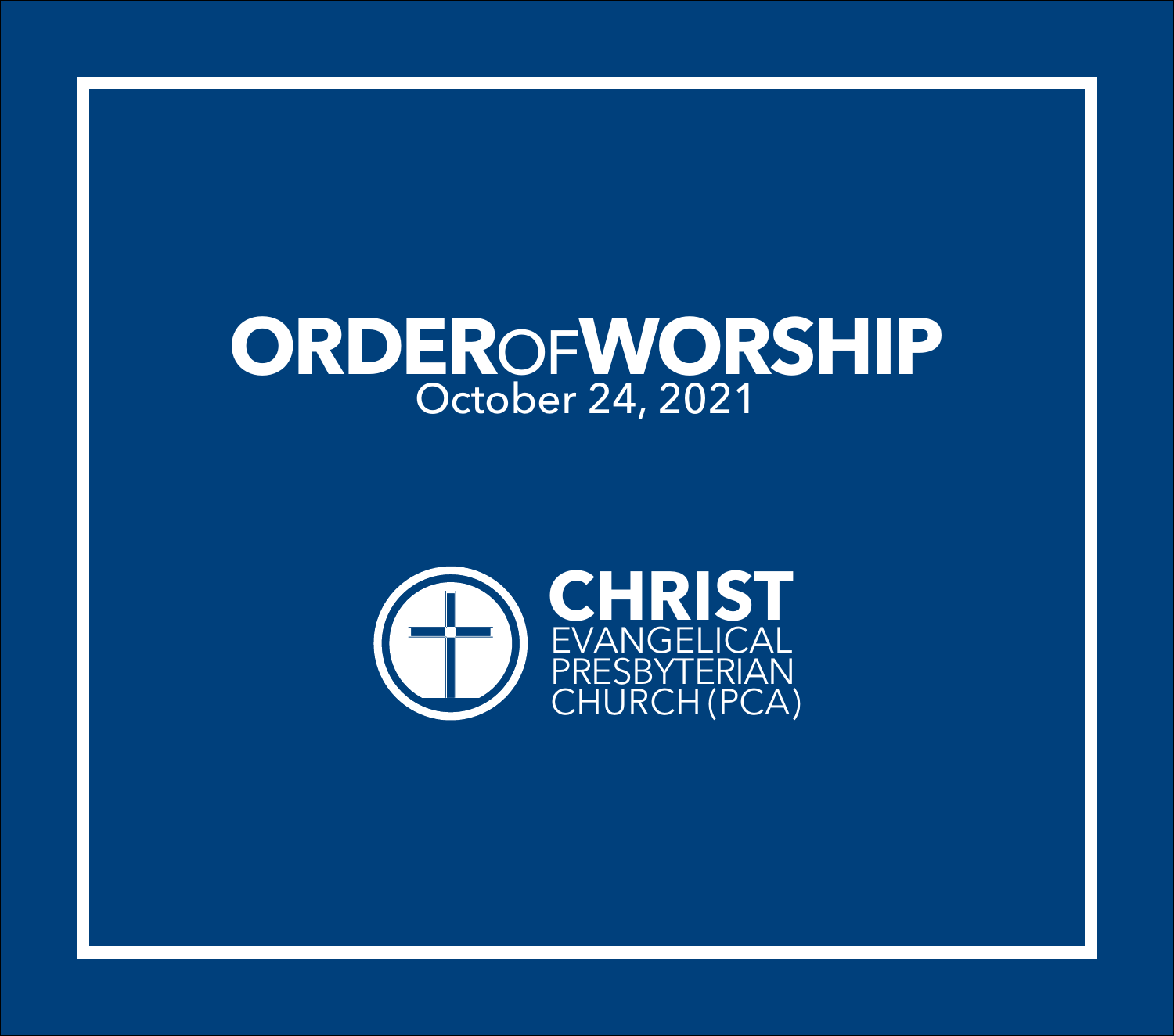### **ORDER OF WORSHIP** October 24, 2021

**Prelude CO Love CO Love** Worship Choir

#### **Welcome**

To all who are weary and need rest; To all who mourn and long for comfort; To all who feel worthless and wonder if God cares; To all who fail and desire strength; To all who sin and need a Savior; To all who hunger and thirst for righteousness; And to whoever will come–

This Church opens wide her doors and offers her welcome in the name of the Lord Jesus Christ.

# **Call to Worship** Psalm 97:1, 12

Minister: The LORD reigns, let the earth rejoice; let the many coastlands be glad! Rejoice in the LORD, O you righteous, and give thanks to his holy name!

Let us worship the Lord together!

# **Hymn of Praise**

# **Come, Thou Almighty King**

Come thou Almighty King Help us thy name to sing Help us to praise Father all glorious o'er all victorious Come and reign over us Ancient of Days

> Come thou Incarnate Word Gird on thy mighty sword Our prayer attend Come and thy people bless And give thy Word success Spirit of holiness on us descend

Come Holy Comforter Thy sacred witness bear In this glad hour Thou who almighty art now rule in ev'ry heart And ne'er from us depart Spirit of pow'r

To thee great One in Three Eternal praises be Hence evermore Thy sov'reign majesty may we in glory see And to eternity love and adore

**Invocation**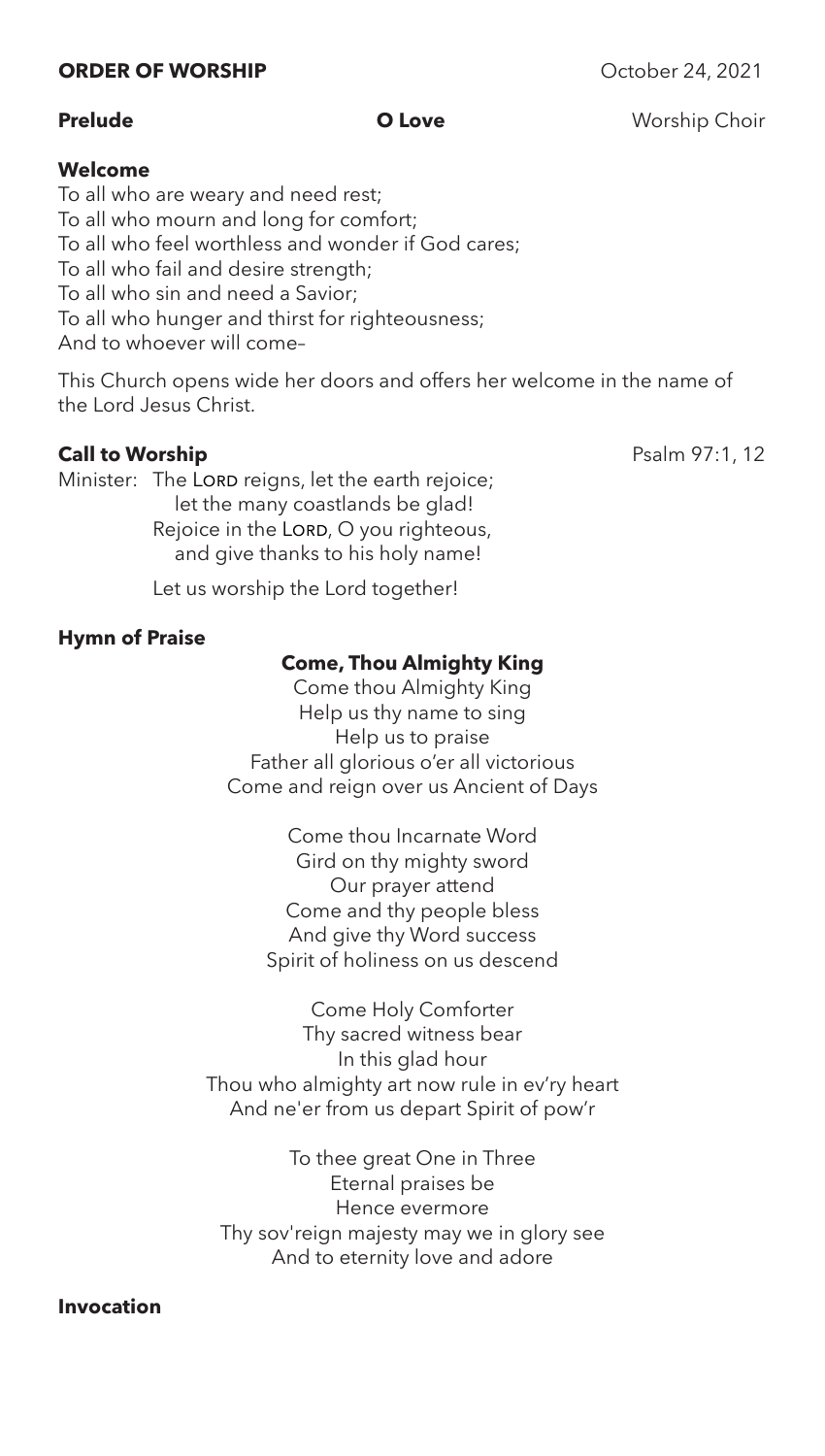# **The Lord's Prayer**

Our Father, who art in heaven, hallowed be thy name. Thy kingdom come, thy will be done, on earth as it is in heaven. Give us this day our daily bread, and forgive us our debts, as we forgive our debtors. And lead us not into temptation, but deliver us from evil. For thine is the kingdom, and the power, and the glory forever. Amen.

### **Gloria Patri**

Glory be to the Father And to the Son and to the Holy Ghost As it was in the beginning Is now and ever shall be World without end Amen Amen

# **Affirmation of Faith Psalm 23**

Minister: The LORD is my shepherd; I shall not want.

- **People: He makes me lie down in green pastures.**
- Minister: He leads me beside still waters.
- **People: He restores my soul.**

Minister: He leads me in paths of righteousness for his name's sake.

- **People: Even though I walk through the valley of the shadow of death, I will fear no evil, for you are with me;**
- Minister: your rod and your staff, they comfort me.

# **People: You prepare a table before me in the presence of my enemies;**

- Minister: you anoint my head with oil;
- **People: my cup overflows.**

Minister: Surely goodness and mercy shall follow me all the days of my life,

# All: and I shall dwell in the house of the LORD forever. Amen.

### **Love Divine, All Loves Excelling**

Love divine all loves excelling Joy of heav'n to earth come down Fill us with thy humble dwelling All thy faithful mercies crown Jesus thou art all compassion Pure unbounded love thou art Visit us with thy salvation Enter every trembling every trembling heart

Breathe O breathe thy loving Spirit Into every troubled breast Let us all in thee inherit Let us find thy promised rest Take away the love of sinning Alpha and Omega be End of faith as its beginning Set our hearts at liberty at liberty

*continued*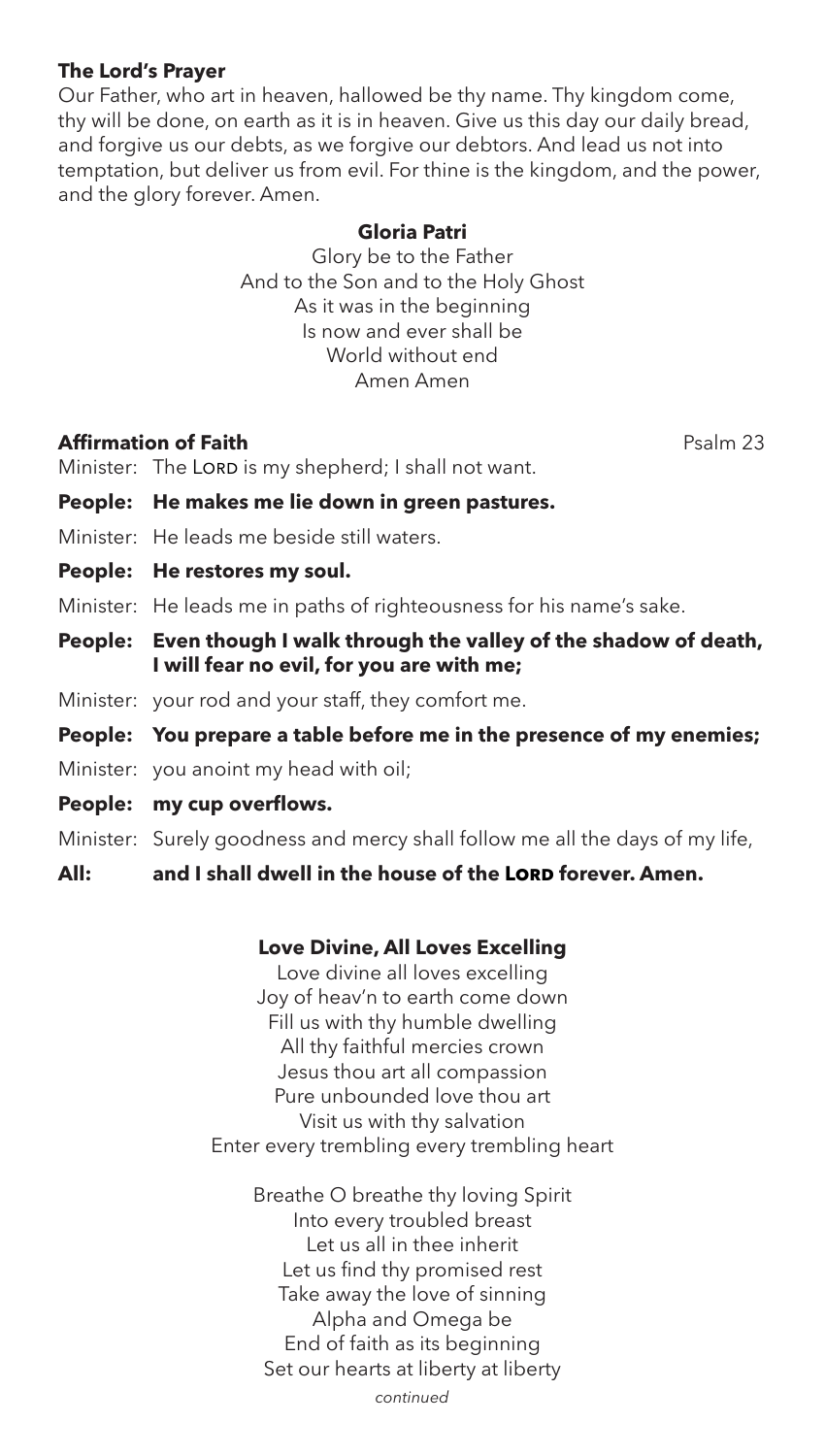Come Almighty to deliver Let us all thy life receive Suddenly return and never Nevermore thy temples leave Thee we would be always blessing Serve thee as thy hosts above Pray and praise thee without ceasing Glory in thy perfect in thy perfect love

Finish then thy new creation Pure and spotless let us be Let us see thy great salvation Perfectly restored in thee Changed from glory into glory Till in heav'n we take our place Till we cast our crowns before thee Lost in wonder love in wonder love and praise

**Call to Confession Call to Confession** Adapted from Westminster Larger Catechism Q/A 67; Westminster Shorter Catechism Q/A 105–107 Minister: What is the sixth commandment?

- **People: The sixth commandment is: You shall not murder.**
- Minister: What is God's will for you in the sixth commandment?
- **People: I am not to belittle, insult, hate, or murder my neighbor not by my thoughts, my words, my look or gesture, and certainly not by actual deeds – and I am not to be party to this in others; rather, I am to put away all desire for revenge. I am not to harm or recklessly endanger myself either. Prevention of murder is also why government is armed with the sword.**
- Minister: Does this commandment refer only to murder?
- **People: By forbidding murder God teaches us that he hates the root of murder: envy, anger, vindictiveness. In God's sight all such are murder.**
- Minister: Is it enough then that we do not murder our neighbor in any such way?
- **People: No. By condemning envy, hatred, and anger God tells us to love our neighbors as ourselves, to be patient, peace-loving, gentle, merciful, and friendly to them, to protect them from harm as much as we can, and to do good even to our enemies.**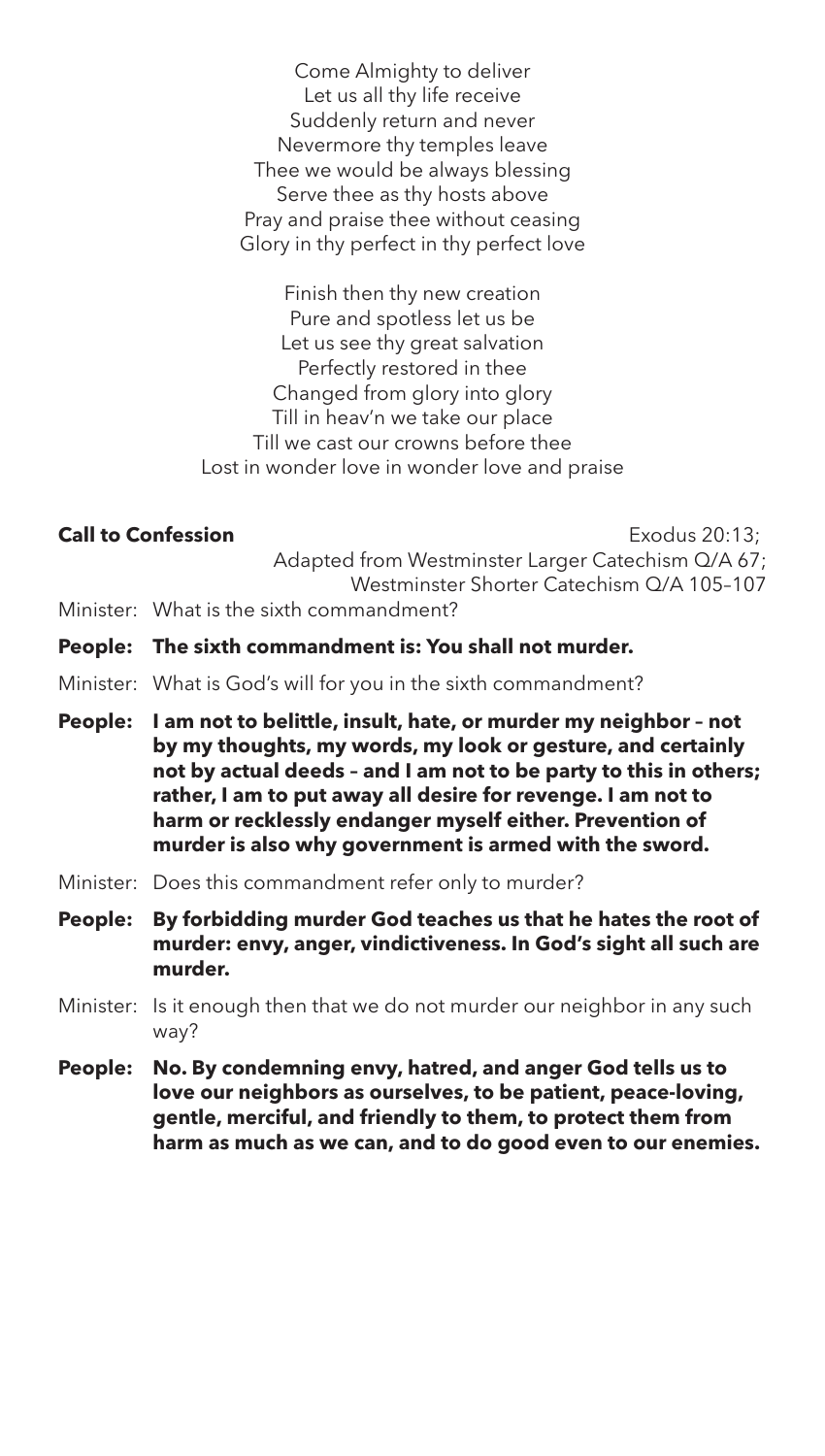# **Public Confession**

Minister: Let us confess our sins together.

**All: O holy Father, because we are fallen sinful creatures, it is so easy for us to think only of ourselves and ignore the needs of others. Our sinful natures lead us to selfishness and indifference. Thereby, do we murder our brother and sister and sin against you, our Father? O Lord, we do humbly confess our selfish nature and plead your forgiveness. Give us, we pray, the mind and heart of our Savior who loved the unlovely and redeemed us from destruction. Burden us with the souls of those who are perishing that we may be bold to testify of the saving grace of Jesus Christ. Use us, your people, to gather your elect from the four corners of this world so that your glory may cover the earth as the waters cover the sea. In the mighty name of Jesus Christ we pray. Amen.**

### **Silent Confession**

#### **Assurance of Pardon and Comfort** Colossians 1:13-14

Minister: He has delivered us from the domain of darkness and transferred us to the kingdom of his beloved Son, in whom we have redemption, the forgiveness of sins.

> Hear and receive the good news of the gospel: in Jesus Christ, we are forgiven.

#### **People: Thanks be to God!**

#### **Psalm 130, I Will Wait For You**

Lord from the depths I call to you Lord hear me from on high And give attention to my voice When I for mercy cry

Out of the depths I cry to you In darkest places I will call Incline your ear to me anew And hear my cry for mercy Lord

Were you to count my sinful ways How could I come before your throne Yet full forgiveness meets my gaze I stand redeemed by grace alone

*Chorus I will wait for you I will wait for you On your word I will rely I will wait for you surely wait for you Till my soul is satisfied*

So put your hope in God alone Take courage in his power to save Completely and forever won By Christ emerging from the grave

*Chorus*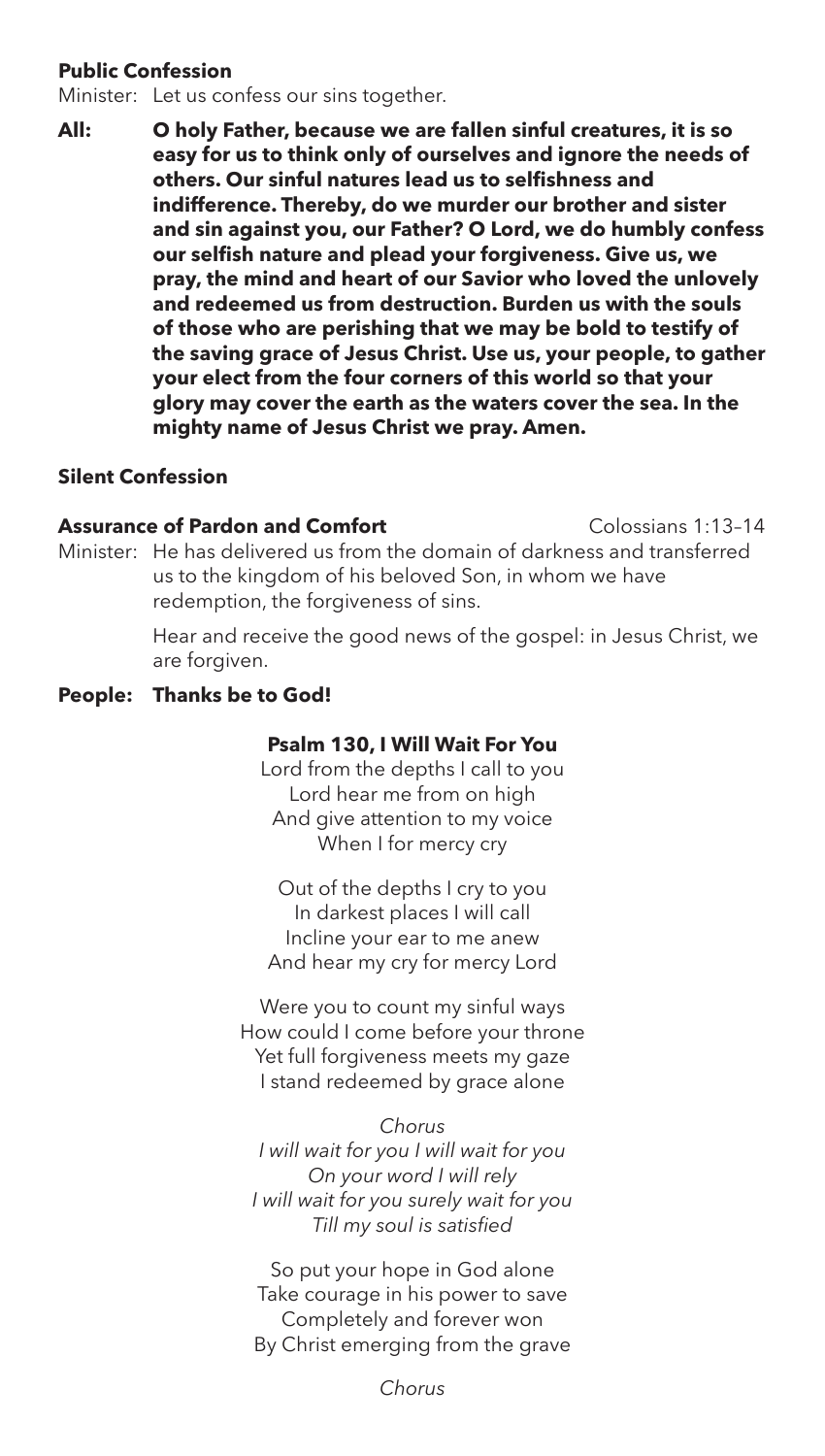Now he has come to make a way And God himself has paid the price That all who trust in him today Find healing in his sacrifice

*Chorus*

I will wait for you I will wait for you Through the storm and through the night I will wait for you surely wait for you For your love is my delight

I wait my soul waits for the Lord My hope is in his Word More than the watchman waits for dawn My soul waits for the Lord

### **Pastoral Prayer**

# **Tithes And Offerings**

### **The Doxology**

Praise God from whom all blessings flow Praise him all creatures here below Praise him above ye heavenly host Praise Father Son and Holy Ghost Amen

## **Prayer Of Dedication**

**Sermon** 

### **"The Mystery of Salvation"**

*Ephesians 1:9–10* Rev. Richard Harris

# **Closing Song**

### **And Can It Be**

And can it be that I should gain An int'rest in the Savior's blood Died he for me who caused his pain For me who him to death pursued Amazing love how can it be That thou my God shouldst die for me

*Chorus Amazing love how can it be That thou my God shouldst die for me*

He left his Father's throne above So free so infinite his grace Emptied himself of all but love And bled for Adam's helpless race 'Tis mercy all immense and free For O my God it found out me